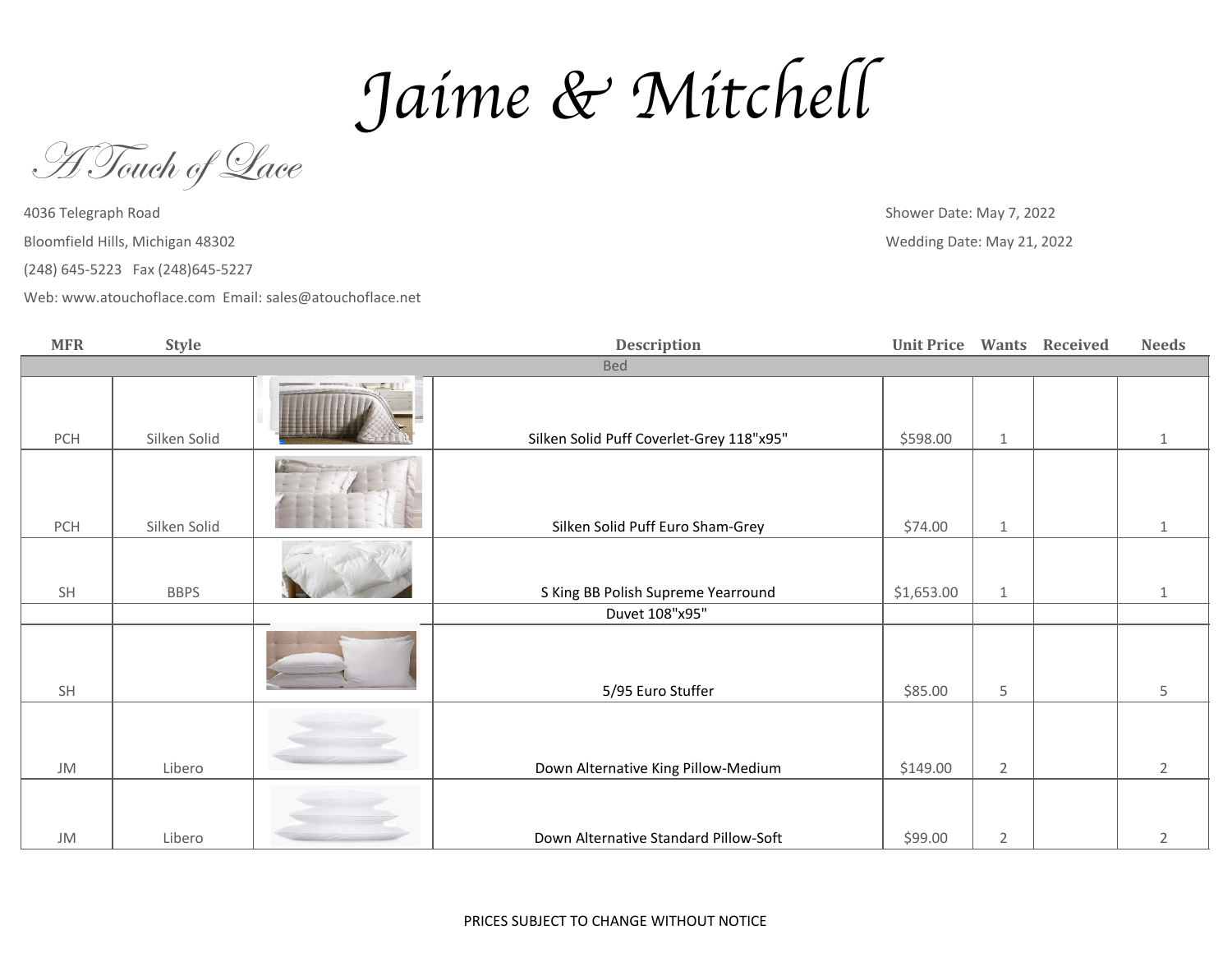A Touch of Lace

(248) 645-5223 Fax (248)645-5227 4036 Telegraph Road Bloomfield Hills, Michigan 48302

[Web: www.at](http://www.atouchoflace.com/)ouchoflace.com Email: sales@atouchoflace.net

Shower Date: May 7, 2022 Wedding Date: May 21, 2022

| AG         |              | The Art of Home Coverlet Set-Queen-Flannel Grey | \$475.00 | $\mathbf 1$    |                           | $\,1\,$        |
|------------|--------------|-------------------------------------------------|----------|----------------|---------------------------|----------------|
|            |              | Miscellanous                                    |          |                |                           |                |
| Haute Home |              | <b>Tissue Box Cover-Pink Hearts</b>             | \$67.50  | $\mathbf{1}$   |                           | $\mathbf{1}$   |
| Haute Home |              | Tissue Box Cover-Blue Bees                      | \$50.00  | $\mathbf 1$    |                           | $\,1\,$        |
| <b>MFR</b> | <b>Style</b> | Description                                     |          |                | Unit Price Wants Received | <b>Needs</b>   |
|            |              | Bath                                            |          |                |                           |                |
| M&A        | Ice          | Clear Box Pump                                  | \$150.00 | $\overline{2}$ | $\,1\,$                   | $\,1\,$        |
| M&A        | Ice          | Clear Guest Towel Tray                          | \$212.50 | $\overline{2}$ |                           | $\overline{2}$ |
| JM         | Milagro      | Bath Sheet 40"x70"-White                        | \$88.00  | $\overline{2}$ |                           | $\overline{2}$ |
| JM         | Milagro      | Bath Towel 30"x60"_White                        | \$54.00  | $\overline{2}$ |                           | $\overline{2}$ |

PRICES SUBJECT TO CHANGE WITHOUT NOTICE